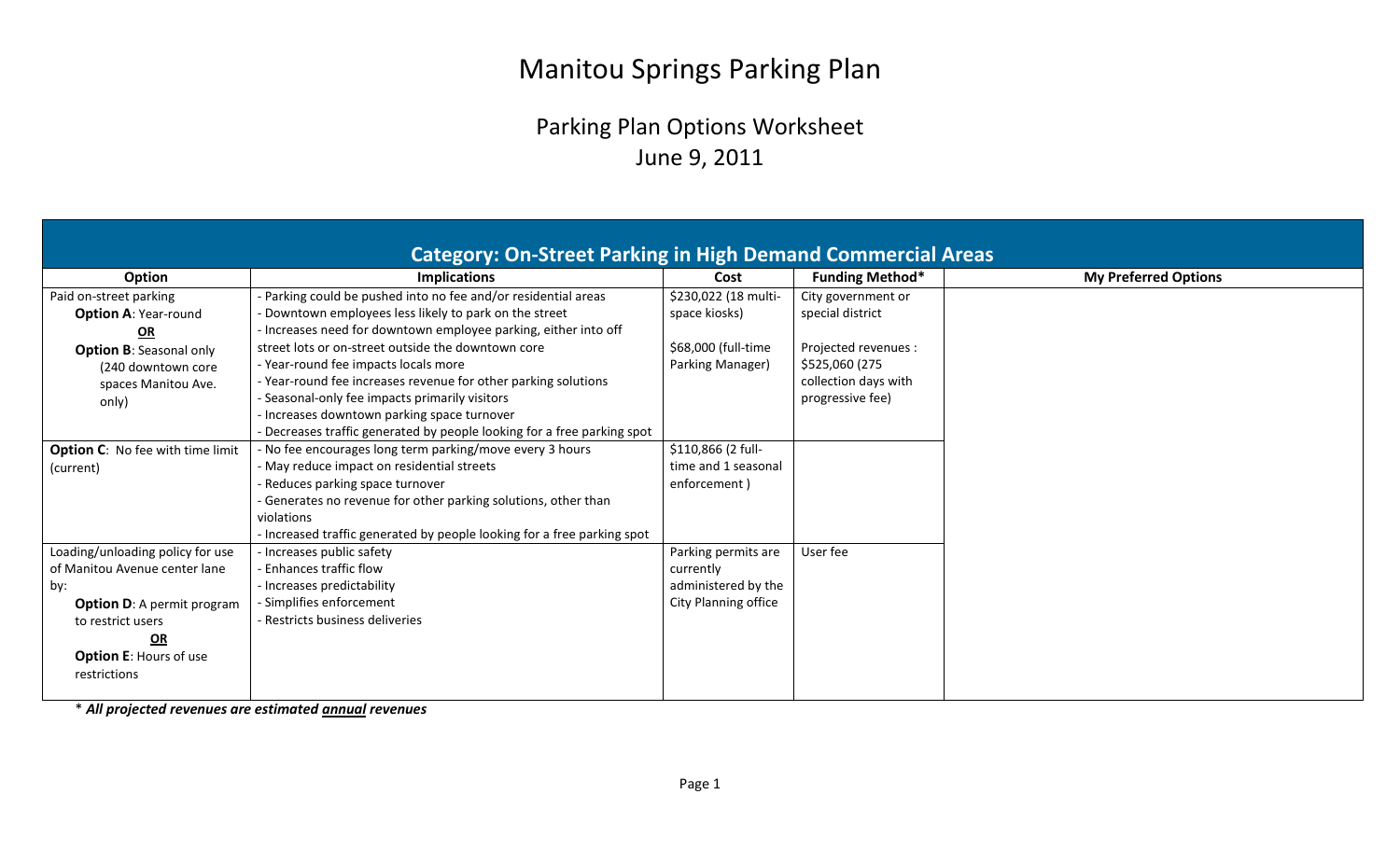|                                                                                                                                                                                                                                | <b>Category: Off-Street Commercial Parking</b>                                                                                                                                                                                                                                                                                                                                                                                                                                                                                                                                                                                                                                                       |                                                                                                                                                                                             |                                                                                                                   |                             |
|--------------------------------------------------------------------------------------------------------------------------------------------------------------------------------------------------------------------------------|------------------------------------------------------------------------------------------------------------------------------------------------------------------------------------------------------------------------------------------------------------------------------------------------------------------------------------------------------------------------------------------------------------------------------------------------------------------------------------------------------------------------------------------------------------------------------------------------------------------------------------------------------------------------------------------------------|---------------------------------------------------------------------------------------------------------------------------------------------------------------------------------------------|-------------------------------------------------------------------------------------------------------------------|-----------------------------|
| Option                                                                                                                                                                                                                         | <b>Implications</b>                                                                                                                                                                                                                                                                                                                                                                                                                                                                                                                                                                                                                                                                                  | Cost                                                                                                                                                                                        | <b>Funding Method</b>                                                                                             | <b>My Preferred Options</b> |
| <b>Option F: Construct 3-level</b><br>parking structure on the Wichita<br>lot (80 spaces currently)                                                                                                                            | - Increases parking capacity in the downtown core<br>Reduces the pressure for on-street spaces, thereby reducing traffic<br>- Would create long-term debt<br>- Some people may consider it an unattractive, non-historic addition<br>to the downtown landscape                                                                                                                                                                                                                                                                                                                                                                                                                                       | \$4,241,520 (284<br>spaces)<br>\$340,351 annual<br>debt service (20<br>years)<br>\$87,188 annual<br>maintenance                                                                             | City government or<br>special district<br>Projected revenue:<br>\$303,880                                         |                             |
| Purchase 10 Old Man's Trail and:<br><b>Option G: Rehab the building</b><br>and parking lot (149 parking<br>spaces)<br>OR<br><b>Option H: Demolish the building;</b><br>entire property becomes parking<br>(191 parking spaces) | - Purchasing and retaining the building would save a structure with a<br>colorful, historic past and provide additional parking spaces for<br>visitors and/or employees<br>- Rehabilitating the building could provide space for City offices<br>and/or community organizations and events as well as additional<br>parking spaces<br>- Demolishing the building would result in the loss of a piece of<br>Manitou Springs' history<br>- Demolishing the building would create room for additional parking<br>spaces for community use<br>- The property is outside of the downtown core which may serve as a<br>disincentive to use by visitors and employees; may work best with<br>shuttle system | <b>Option G:</b><br>\$2.98 - \$3.48 million<br>(\$279,244 annual<br>debt service 20<br>years)<br><b>Option H: \$1.9-</b><br>\$2.4 million<br>(\$191,559 annual<br>debt service 20<br>years) | City government or<br>special district<br>Projected revenues:<br><b>Option G: \$96,999</b><br>Option H: \$124,341 |                             |
| <b>Option I: Hourly rate, parking</b><br>passes and smart cards (current<br>program)                                                                                                                                           | -Provides parking options with seasonal pass, PM pass and discounted<br>pre-paid card (smart card)<br>-Generates revenue to invest in parking solutions and fund<br>enforcement<br>-Provides long-term parking option greater than 3 hours                                                                                                                                                                                                                                                                                                                                                                                                                                                           | \$110,866 (2 full-<br>time and 1 seasonal<br>enforcement);<br>administered by City<br><b>Planning Office</b>                                                                                | Actual revenues: City<br>permits (\$5,192) Canon<br>lot fees (\$44,377) and<br>enforcement (\$67,729)             |                             |
| <b>Option J: Provide a downtown</b><br>employee parking program<br>utilizing existing spaces                                                                                                                                   | - Some employers would have fewer headaches with designated<br>parking areas for themselves and their employees<br>- Employees may pay more to park in designated parking areas than<br>on-street parking, unless paid parking is initiated in the downtown<br>core<br>Fewer off-street spaces available for visitors<br>- More on-street parking would be available for customers and visitors                                                                                                                                                                                                                                                                                                      | Parking permits<br>currently<br>administered by City<br><b>Planning Office</b>                                                                                                              | User fee                                                                                                          |                             |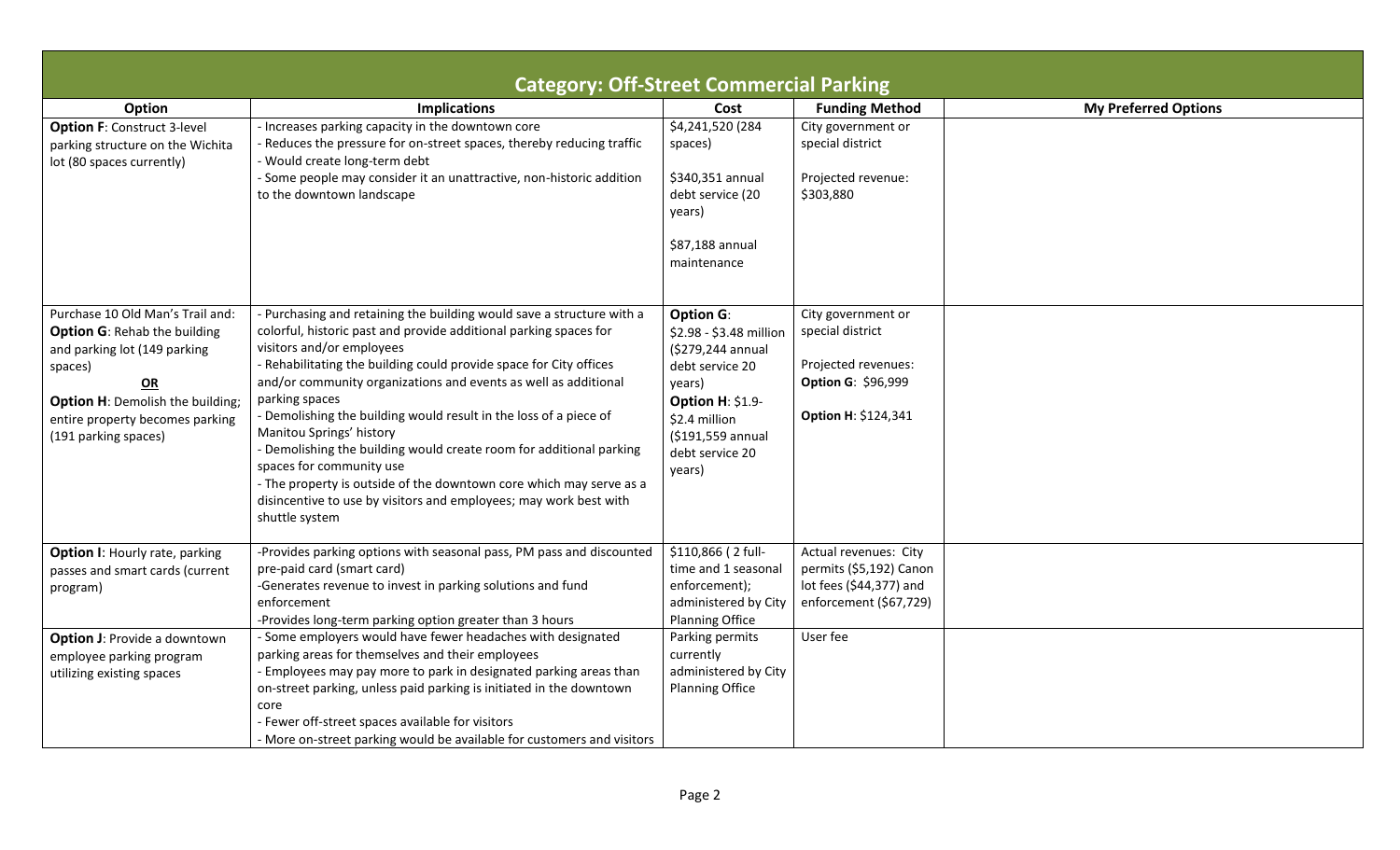|                                         | <b>Category: Off-Street Commercial Parking (continued)</b>                                           |                      |                       |                             |
|-----------------------------------------|------------------------------------------------------------------------------------------------------|----------------------|-----------------------|-----------------------------|
| <b>Option</b>                           | <b>Implications</b>                                                                                  | Cost                 | <b>Funding Method</b> | <b>My Preferred Options</b> |
| <b>Option K: Shared parking</b>         | Could create parking spaces for commercial area employees and/or                                     | \$68,000 (full-time  | City government or    |                             |
| agreements for use of                   | visitors                                                                                             | Parking Manager)     | special district      |                             |
| private/public parking assets (e.g.     | Responsibility for expenses would need to be determined                                              |                      |                       |                             |
| churches, schools)                      | - Assuming a fee is charged, could generate revenue for the entities<br>providing the spaces         |                      |                       |                             |
|                                         | Could create liability for private/public entities                                                   |                      |                       |                             |
|                                         | Responsibility for enforcement would need to be determined                                           |                      |                       |                             |
|                                         | Reduces capital expense for building lots                                                            |                      |                       |                             |
| <b>Option L: Parking for tour buses</b> | Providing designated parking areas could encourage more tours                                        | Market cost for      |                       |                             |
| out of the downtown area                | coming to the community                                                                              | property acquisition |                       |                             |
|                                         | - A designated area out of the downtown core could enhance public                                    | and development      |                       |                             |
|                                         | safety                                                                                               | (see Option G)       |                       |                             |
|                                         | - Could improve air quality downtown                                                                 |                      |                       |                             |
|                                         | - Would decrease downtown congestion                                                                 |                      |                       |                             |
| <b>Option M: Development of</b>         | - A plan to effectively address special event parking could increase the                             | Current staff        | City government       |                             |
| special event parking plan              | community's ability to continue to attract visitors for events                                       |                      |                       |                             |
|                                         | - Not to address special event parking may result in fewer visitors                                  |                      |                       |                             |
|                                         | because of growing parking frustrations                                                              |                      |                       |                             |
|                                         | - Public safety could be enhanced due to less traffic generated by                                   |                      |                       |                             |
|                                         | people looking for a parking space                                                                   |                      |                       |                             |
|                                         | - Responsibility for the permit process for special event parking would                              |                      |                       |                             |
|                                         | be the responsibility of the City; executing the parking plan would be<br>up to the event sponsor(s) |                      |                       |                             |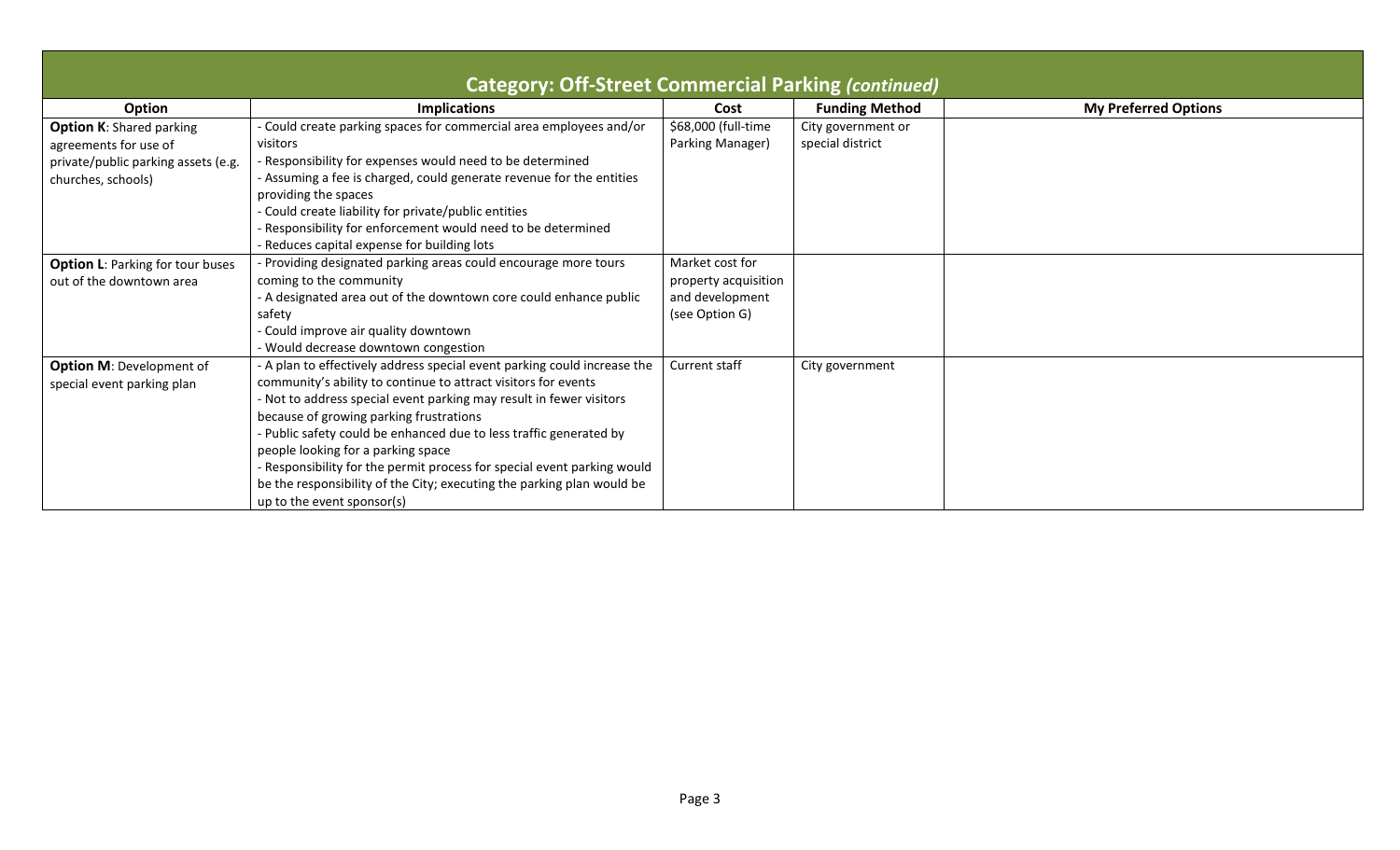| <b>Category: Residential Parking</b>                                                                                         |                                                                                                                                                                                                                                                       |                     |                       |                             |
|------------------------------------------------------------------------------------------------------------------------------|-------------------------------------------------------------------------------------------------------------------------------------------------------------------------------------------------------------------------------------------------------|---------------------|-----------------------|-----------------------------|
| Option                                                                                                                       | <b>Implications</b>                                                                                                                                                                                                                                   | Cost                | <b>Funding Method</b> | <b>My Preferred Options</b> |
| Parking Permit Program:                                                                                                      | - Would likely provide local residents, particularly in high traffic                                                                                                                                                                                  | \$68,000 (full-time | City government or    |                             |
| <b>Option N: Fee-based</b>                                                                                                   | neighborhoods, greater ease in parking their own vehicles near their                                                                                                                                                                                  | Parking Manager)    | special district      |                             |
| $OR$                                                                                                                         | homes                                                                                                                                                                                                                                                 |                     |                       |                             |
| <b>Option O: Free</b>                                                                                                        | - Could result in reduced traffic through neighborhoods by visitors<br>looking for parking spaces                                                                                                                                                     |                     |                       |                             |
| <b>Option P: Year-round</b><br><u>OR</u>                                                                                     | - Would create the need for coordination with the City or parking<br>administrator regarding permits                                                                                                                                                  |                     |                       |                             |
| <b>Option Q: Seasonal</b>                                                                                                    | - Could create costs for neighborhood residents that they presently<br>don't incur                                                                                                                                                                    |                     |                       |                             |
| <b>Option R: Consistent across</b><br>all neighborhoods<br>QR<br><b>Option S: Tailored to</b><br>specific neighborhood needs | - Program could be custom designed to fit the specific needs of each<br>neighborhood<br>- Could provide revenue for increased parking enforcement<br>- Would reduce parking for employees and visitors<br>- Will increase City's administrative costs |                     |                       |                             |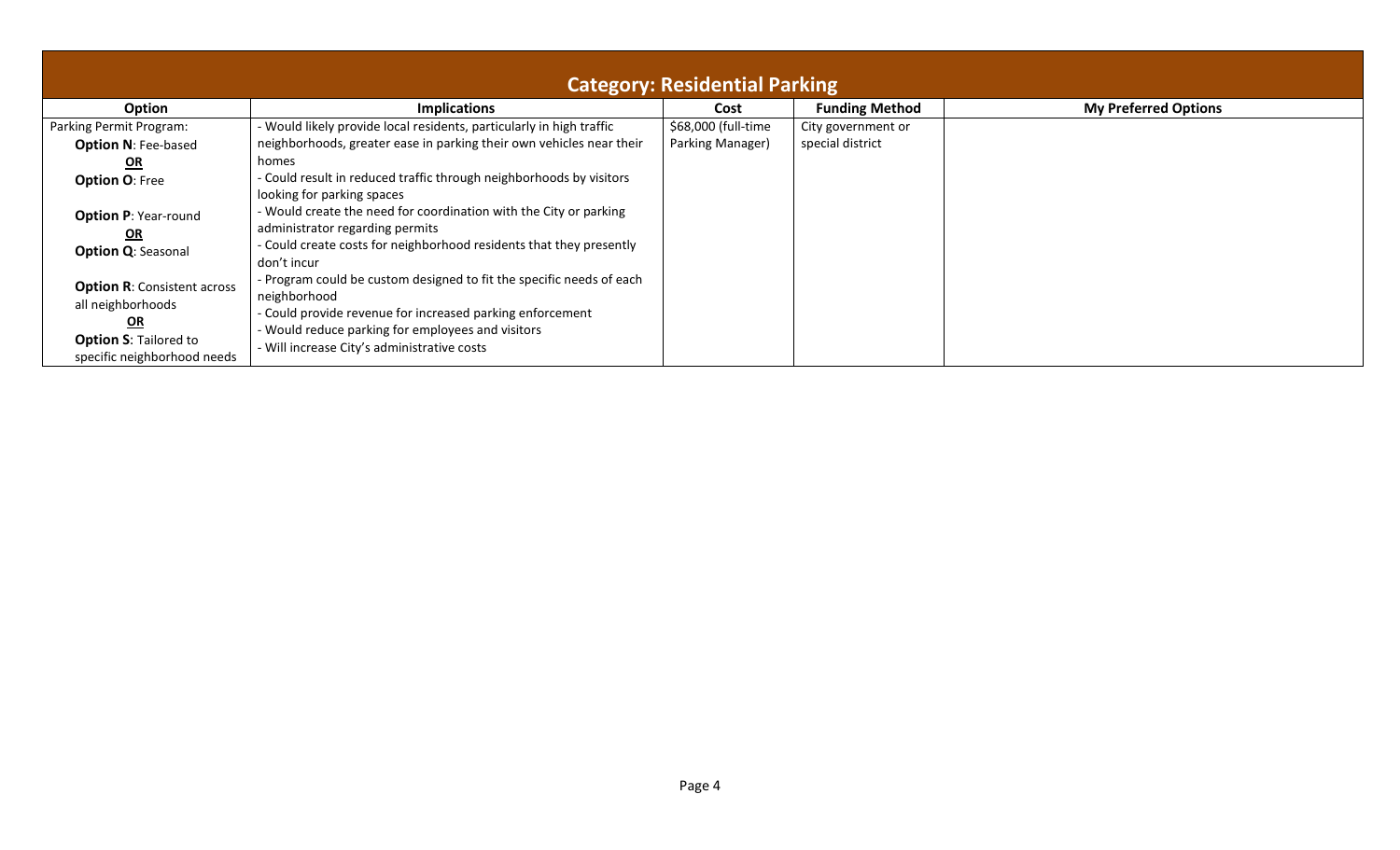| <b>Category: Alternative Transportation</b>                                                                                                                                    |                                                                                                                                                                                                                                                                                                                                                                                                                         |                                                                                                                                             |                                                                                                       |                             |
|--------------------------------------------------------------------------------------------------------------------------------------------------------------------------------|-------------------------------------------------------------------------------------------------------------------------------------------------------------------------------------------------------------------------------------------------------------------------------------------------------------------------------------------------------------------------------------------------------------------------|---------------------------------------------------------------------------------------------------------------------------------------------|-------------------------------------------------------------------------------------------------------|-----------------------------|
| Option                                                                                                                                                                         | <b>Implications</b>                                                                                                                                                                                                                                                                                                                                                                                                     | Cost                                                                                                                                        | <b>Funding Method</b>                                                                                 | <b>My Preferred Options</b> |
| Shuttle/trolley:<br><b>Option T: Year-round</b><br>$\Omega$<br><b>Option U: Seasonal only</b><br><u>OR</u><br><b>Option V: Seasonal</b><br>weekends and special events<br>only | - Reduces parking pressure in the downtown area and in<br>neighborhoods<br>- Traffic generated by people looking for a parking space would likely<br>decrease<br>- Creates the need for funding and administration of a shuttle/trolley<br>system<br>- Helps address the parking problem for employees downtown<br>- May result in increased attendance at special events in Manitou<br>Springs                         | <b>Option T: \$365,000</b><br>(365d/10h/\$100hr)<br>or<br>Option U:<br>\$121,000<br>$(121d/10h/\$100hr)$<br>or<br><b>Option V: \$40,000</b> | City government or<br>special district<br>Service contracted with<br><b>Mountain Metro</b><br>Transit |                             |
| <b>Option W: Bus passes for</b><br>employees                                                                                                                                   | - Decreases reliance on vehicles, reducing traffic and the need for<br>parking spaces<br>- Helps the environment<br>Reduces employer and employee headaches regarding parking<br>- May be difficult for employees to give up using their own vehicles<br>because of decreased personal mobility<br>Bus schedules might not meet employees' needs<br>- Responsibility for funding the passes would need to be determined | (40 d/10h/\$100hr)<br>\$63 per month<br>through Mountain<br><b>Metro Transit</b>                                                            |                                                                                                       |                             |